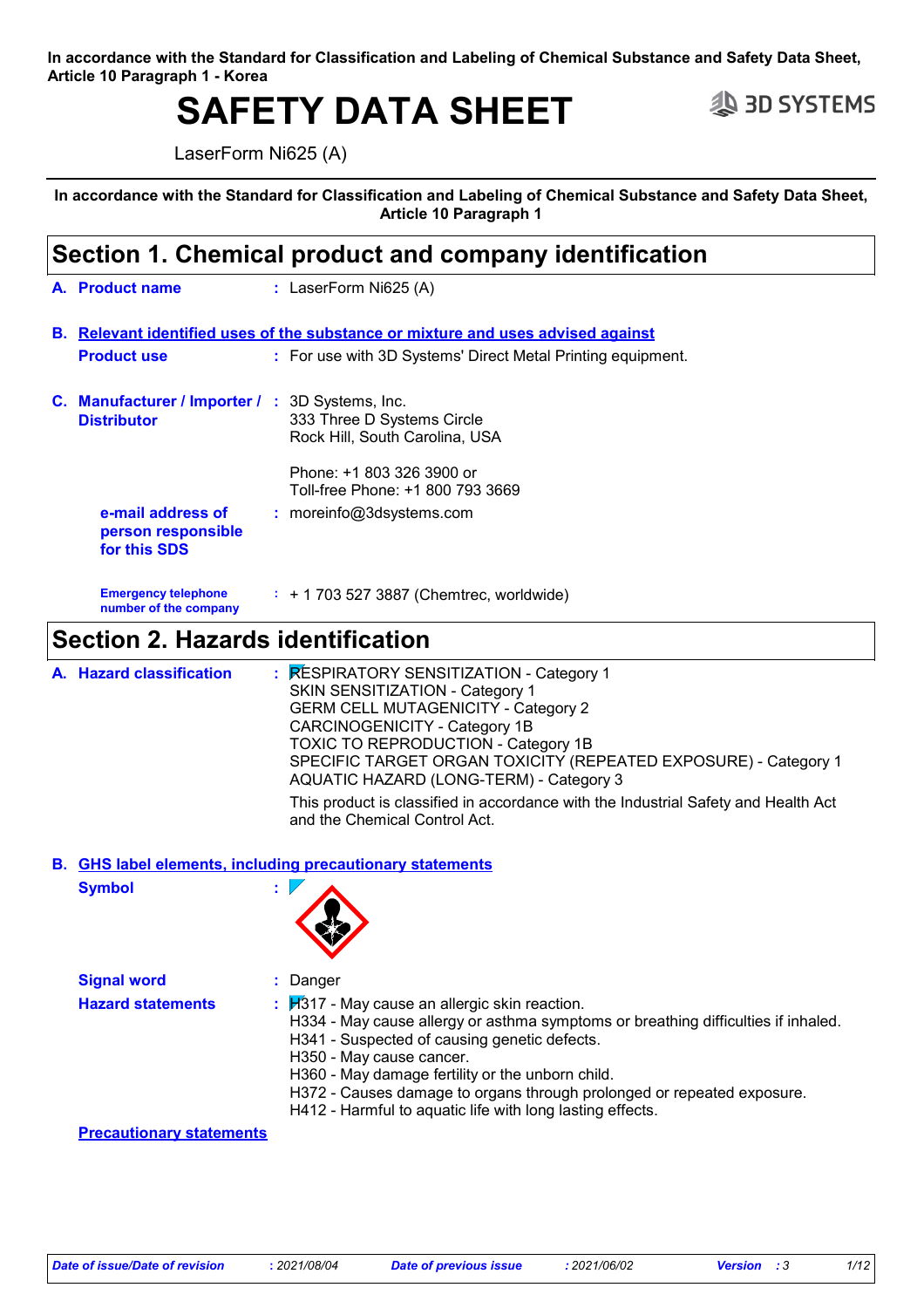## **Section 2. Hazards identification**

| <b>Prevention</b> | : P201 - Obtain special instructions before use.<br>P280 - Wear protective gloves, protective clothing and eye or face protection.<br>P284 - Wear respiratory protection.<br>P273 - Avoid release to the environment.<br>P <sub>260</sub> - Do not breathe dust or mist.<br>P270 - Do not eat, drink or smoke when using this product.                                                                                                                                                                          |
|-------------------|-----------------------------------------------------------------------------------------------------------------------------------------------------------------------------------------------------------------------------------------------------------------------------------------------------------------------------------------------------------------------------------------------------------------------------------------------------------------------------------------------------------------|
| <b>Response</b>   | $\therefore$ $\mathbb{P}308$ + P313 - IF exposed or concerned: Get medical advice or attention.<br>P304 + P340 - IF INHALED: Remove person to fresh air and keep comfortable for<br>breathing.<br>P342 + P311 - If experiencing respiratory symptoms: Call a POISON CENTER or<br>doctor.<br>P362 + P364 - Take off contaminated clothing and wash it before reuse.<br>P302 + P352 - IF ON SKIN: Wash with plenty of water.<br>P333 + P313 - If skin irritation or rash occurs: Get medical advice or attention. |
| <b>Storage</b>    | : Mot applicable.                                                                                                                                                                                                                                                                                                                                                                                                                                                                                               |
| <b>Disposal</b>   | : P501 - Dispose of contents and container in accordance with all local, regional,<br>national and international regulations.                                                                                                                                                                                                                                                                                                                                                                                   |

#### **Other hazards which do not result in classification C.**

May form explosible dust-air mixture if dispersed.

# **Section 3. Composition/information on ingredients**

**Substance/mixture :** Mixture

| <b>Ingredient name</b> | <b>Common name</b>                | <b>CAS number</b> | $\frac{9}{6}$ |
|------------------------|-----------------------------------|-------------------|---------------|
| <i>pickel powder</i>   | nickel                            | 7440-02-0         | $≥50 - < 75$  |
| chromium               | chromium                          | 7440-47-3         | $≥10 - 25$    |
| molybdenum             | molybdenum                        | 7439-98-7         | $\ge 5 - 20$  |
| iron                   | iron                              | 7439-89-6         | $\geq 1 - 10$ |
| niobium                | niobium                           | 7440-03-1         | $\leq 5$      |
| cobalt                 | cobalt (non-respirable<br>powder) | 7440-48-4         | $\leq 1$      |
| manganese              | manganese                         | 7439-96-5         | <1            |
| copper                 | copper                            | 7440-50-8         | <1            |

**There are no additional ingredients present which, within the current knowledge of the supplier and in the concentrations applicable, are classified as hazardous to health or the environment and hence require reporting in this section.**

**Occupational exposure limits, if available, are listed in Section 8.**

### **Section 4. First aid measures**

| A. Eye contact         | : Immediately flush eyes with plenty of water, occasionally lifting the upper and lower<br>eyelids. Check for and remove any contact lenses. Continue to rinse for at least 10<br>minutes. Get medical attention.                                                                                                                                                                     |
|------------------------|---------------------------------------------------------------------------------------------------------------------------------------------------------------------------------------------------------------------------------------------------------------------------------------------------------------------------------------------------------------------------------------|
| <b>B.</b> Skin contact | : Wash with plenty of soap and water. Remove contaminated clothing and shoes.<br>Wash contaminated clothing thoroughly with water before removing it, or wear<br>gloves. Continue to rinse for at least 10 minutes. Get medical attention. In the<br>event of any complaints or symptoms, avoid further exposure. Wash clothing<br>before reuse. Clean shoes thoroughly before reuse. |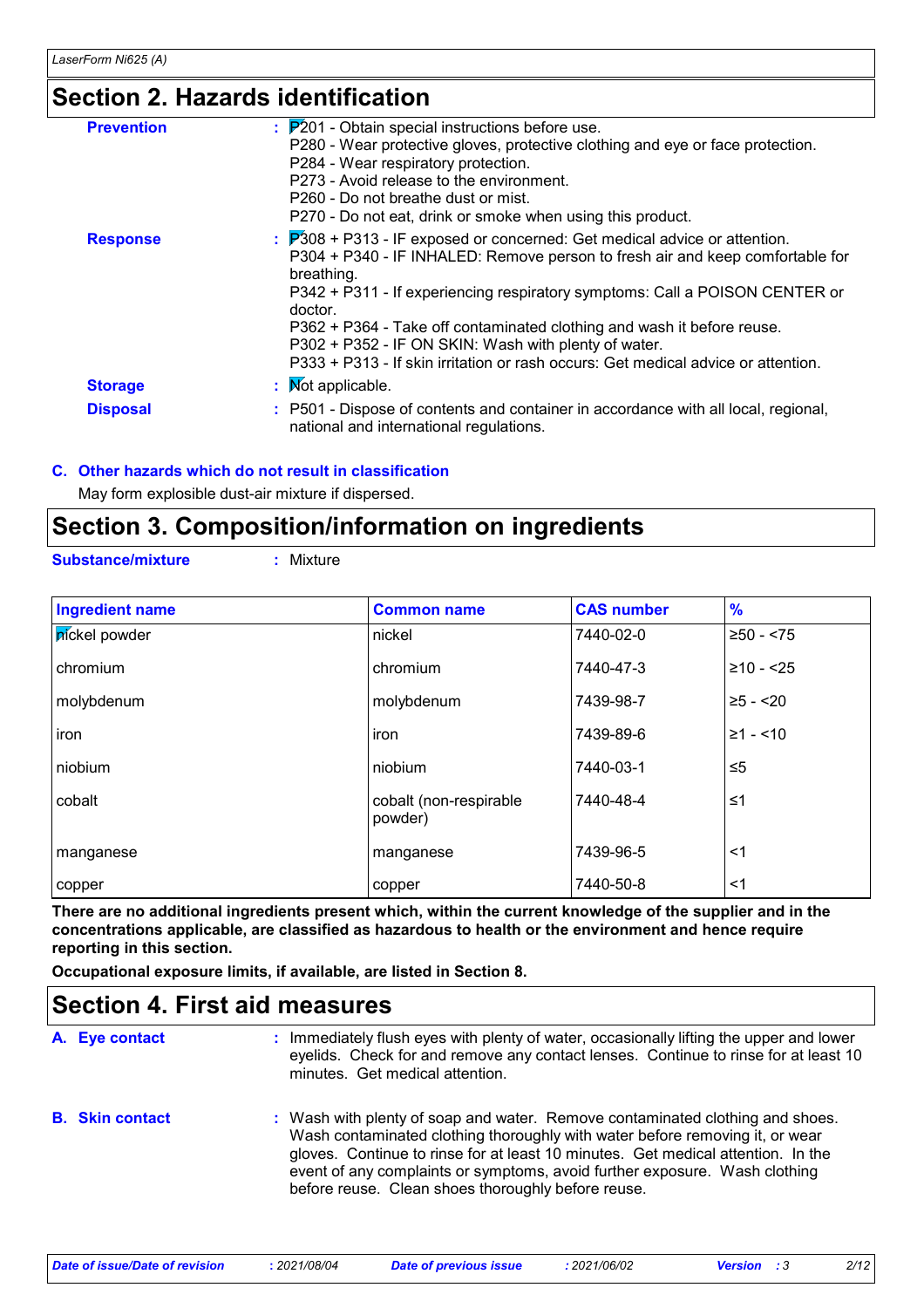### **Section 4. First aid measures**

| <b>C.</b> Inhalation              | <b>Example 3</b> : Remove victim to fresh air and keep at rest in a position comfortable for breathing.<br>If it is suspected that fumes are still present, the rescuer should wear an appropriate<br>mask or self-contained breathing apparatus. If not breathing, if breathing is irregular<br>or if respiratory arrest occurs, provide artificial respiration or oxygen by trained<br>personnel. It may be dangerous to the person providing aid to give mouth-to-mouth<br>resuscitation. Get medical attention. If necessary, call a poison center or physician.<br>If unconscious, place in recovery position and get medical attention immediately.<br>Maintain an open airway. Loosen tight clothing such as a collar, tie, belt or<br>waistband. In the event of any complaints or symptoms, avoid further exposure. |
|-----------------------------------|------------------------------------------------------------------------------------------------------------------------------------------------------------------------------------------------------------------------------------------------------------------------------------------------------------------------------------------------------------------------------------------------------------------------------------------------------------------------------------------------------------------------------------------------------------------------------------------------------------------------------------------------------------------------------------------------------------------------------------------------------------------------------------------------------------------------------|
| <b>D.</b> Ingestion               | : Mash out mouth with water. Remove dentures if any. If material has been<br>swallowed and the exposed person is conscious, give small quantities of water to<br>drink. Stop if the exposed person feels sick as vomiting may be dangerous. Do not<br>induce vomiting unless directed to do so by medical personnel. If vomiting occurs,<br>the head should be kept low so that vomit does not enter the lungs. Get medical<br>attention. Never give anything by mouth to an unconscious person. If unconscious,<br>place in recovery position and get medical attention immediately. Maintain an open<br>airway. Loosen tight clothing such as a collar, tie, belt or waistband.                                                                                                                                            |
| E. Notes to physician             | : Treat symptomatically. Contact poison treatment specialist immediately if large<br>quantities have been ingested or inhaled.                                                                                                                                                                                                                                                                                                                                                                                                                                                                                                                                                                                                                                                                                               |
| <b>Specific treatments</b>        | : No specific treatment.                                                                                                                                                                                                                                                                                                                                                                                                                                                                                                                                                                                                                                                                                                                                                                                                     |
| <b>Protection of first-aiders</b> | : No action shall be taken involving any personal risk or without suitable training. If it<br>is suspected that fumes are still present, the rescuer should wear an appropriate<br>mask or self-contained breathing apparatus. It may be dangerous to the person<br>providing aid to give mouth-to-mouth resuscitation. Wash contaminated clothing<br>thoroughly with water before removing it, or wear gloves.                                                                                                                                                                                                                                                                                                                                                                                                              |

**See toxicological information (Section 11)**

# **Section 5. Fire-fighting measures**

| A. | <b>Extinguishing media</b>                                      |                                                                                                                                                                                                               |
|----|-----------------------------------------------------------------|---------------------------------------------------------------------------------------------------------------------------------------------------------------------------------------------------------------|
|    | <b>Suitable extinguishing</b><br>media                          | : Use approved Class D extinguisher or smother with dry sand, dry clay or dry ground<br>limestone. Use an extinguishing agent suitable for the surrounding fire.                                              |
|    | <b>Unsuitable</b><br>extinguishing media                        | $\therefore$ CO <sub>2</sub> , water, ABC powder and foam.                                                                                                                                                    |
|    | <b>B.</b> Specific hazards arising<br>from the chemical         | : This material is harmful to aquatic life with long lasting effects. Fire water<br>contaminated with this material must be contained and prevented from being<br>discharged to any waterway, sewer or drain. |
|    | <b>Hazardous thermal</b><br>decomposition products              | : Decomposition products may include the following materials:<br>metal oxide/oxides                                                                                                                           |
|    | <b>C.</b> Special protective<br>equipment for fire-<br>fighters | : Fire-fighters should wear appropriate protective equipment and self-contained<br>breathing apparatus (SCBA) with a full face-piece operated in positive pressure<br>mode.                                   |
|    | <b>Special precautions for</b><br>fire-fighters                 | : Promptly isolate the scene by removing all persons from the vicinity of the incident if<br>there is a fire. No action shall be taken involving any personal risk or without<br>suitable training.           |
|    | <b>Remark (Explosibility)</b>                                   | : May form explosible dust-air mixture if dispersed.                                                                                                                                                          |
|    |                                                                 |                                                                                                                                                                                                               |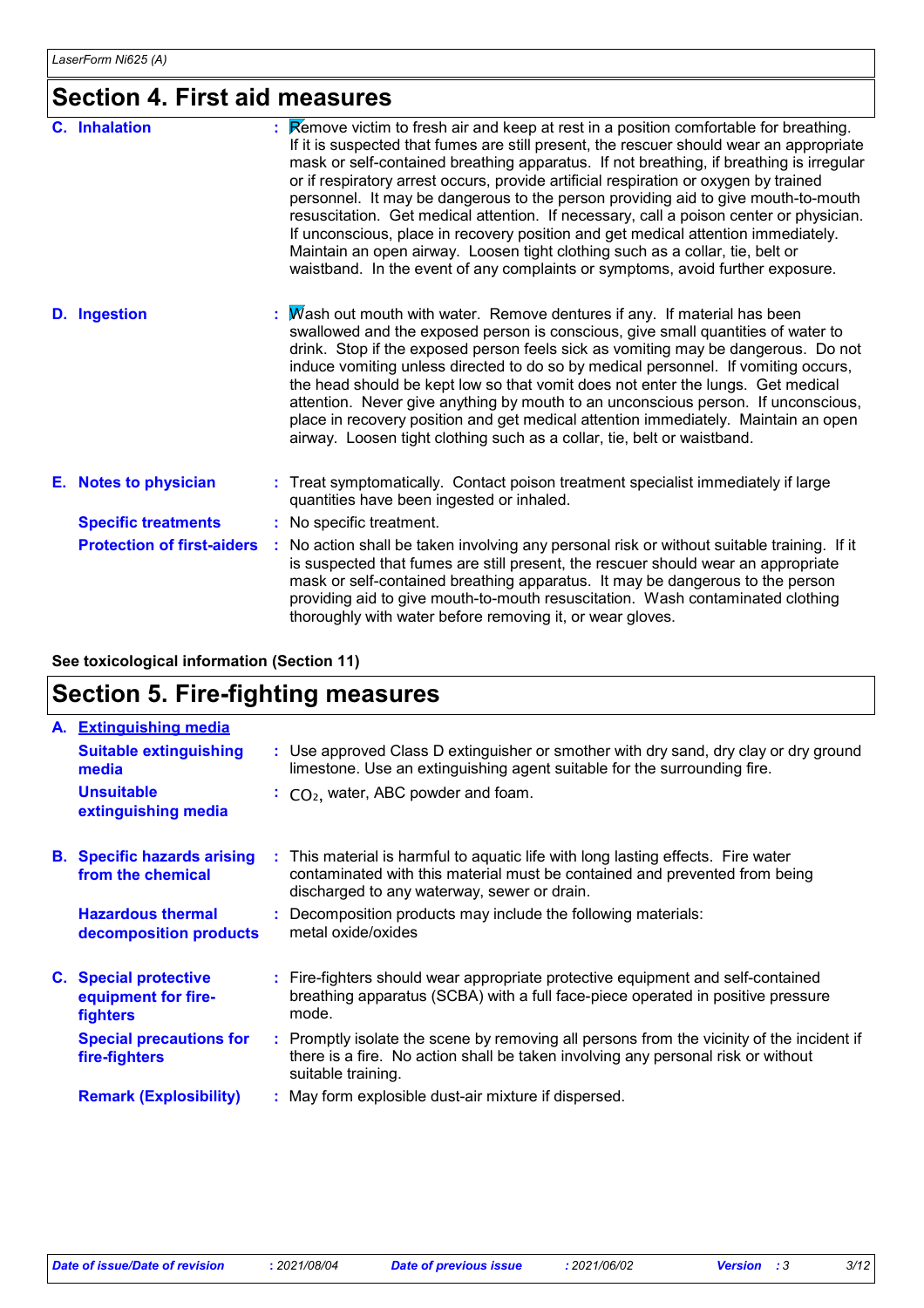# **Section 6. Accidental release measures**

|    | A. Personal precautions,<br>protective equipment<br>and emergency<br>procedures | No action shall be taken involving any personal risk or without suitable training.<br>Evacuate surrounding areas. Keep unnecessary and unprotected personnel from<br>entering. Do not touch or walk through spilled material. Avoid breathing dust.<br>Provide adequate ventilation. Wear appropriate respirator when ventilation is<br>inadequate. Put on appropriate personal protective equipment.                                                                                                                                                                                                                                                                                                                               |
|----|---------------------------------------------------------------------------------|-------------------------------------------------------------------------------------------------------------------------------------------------------------------------------------------------------------------------------------------------------------------------------------------------------------------------------------------------------------------------------------------------------------------------------------------------------------------------------------------------------------------------------------------------------------------------------------------------------------------------------------------------------------------------------------------------------------------------------------|
|    | <b>B.</b> Environmental<br>precautions                                          | : Avoid dispersal of spilled material and runoff and contact with soil, waterways,<br>drains and sewers. Inform the relevant authorities if the product has caused<br>environmental pollution (sewers, waterways, soil or air). Water polluting material.<br>May be harmful to the environment if released in large quantities.                                                                                                                                                                                                                                                                                                                                                                                                     |
| C. |                                                                                 | <b>Methods and materials for containment and cleaning up</b>                                                                                                                                                                                                                                                                                                                                                                                                                                                                                                                                                                                                                                                                        |
|    | <b>Small spill</b>                                                              | : Move containers from spill area. Use spark-proof tools and explosion-proof<br>equipment. Avoid dust generation. Do not dry sweep. Use only vacuum cleaners<br>equipped with a wet separator system and a grounding cable (ATEX, Hazardous<br>locations certified / Suitable for use with Group E (IIIC) Conductive Dusts / Suitable<br>for use in Class 2, Division II (Zone 22) locations or better). Place spilled material in<br>a designated, labeled waste container. Dispose of via a licensed waste disposal<br>contractor.                                                                                                                                                                                                |
|    | <b>Large spill</b>                                                              | : Move containers from spill area. Use spark-proof tools and explosion-proof<br>equipment. Approach release from upwind. Prevent entry into sewers, water<br>courses, basements or confined areas. Avoid dust generation. Do not dry sweep.<br>Use only vacuum cleaners equipped with a wet separator system and a grounding<br>cable (ATEX, Hazardous locations certified / Suitable for use with Group E (IIIC)<br>Conductive Dusts / Suitable for use in Class 2, Division II (Zone 22) locations or<br>better). Avoid creating dusty conditions and prevent wind dispersal. Dispose of via<br>a licensed waste disposal contractor. Note: see Section 1 for emergency contact<br>information and Section 13 for waste disposal. |

# **Section 7. Handling and storage**

# **A. Precautions for safe handling**

| <b>Protective measures</b>                                                   | $\mathbf F$ Put on appropriate personal protective equipment (see Section 8). Persons with a<br>history of skin sensitization problems or asthma, allergies or chronic or recurrent<br>respiratory disease should not be employed in any process in which this product is<br>used. Avoid exposure - obtain special instructions before use. Avoid exposure<br>during pregnancy. Do not handle until all safety precautions have been read and<br>understood. Do not get in eyes or on skin or clothing. Do not breathe dust. Do not<br>ingest. Avoid release to the environment. Use only with adequate ventilation. Wear<br>appropriate respirator when ventilation is inadequate. Keep in the original container<br>or an approved alternative made from a compatible material, kept tightly closed<br>when not in use. Empty containers retain product residue and can be hazardous.<br>Do not reuse container. |
|------------------------------------------------------------------------------|--------------------------------------------------------------------------------------------------------------------------------------------------------------------------------------------------------------------------------------------------------------------------------------------------------------------------------------------------------------------------------------------------------------------------------------------------------------------------------------------------------------------------------------------------------------------------------------------------------------------------------------------------------------------------------------------------------------------------------------------------------------------------------------------------------------------------------------------------------------------------------------------------------------------|
| <b>Advice on general</b><br>occupational hygiene                             | : Eating, drinking and smoking should be prohibited in areas where this material is<br>handled, stored and processed. Workers should wash hands and face before<br>eating, drinking and smoking. Remove contaminated clothing and protective<br>equipment before entering eating areas. See also Section 8 for additional<br>information on hygiene measures.                                                                                                                                                                                                                                                                                                                                                                                                                                                                                                                                                      |
| <b>B.</b> Conditions for safe<br>storage, including any<br>incompatibilities | : Store in accordance with local regulations. Store in original container protected<br>from direct sunlight in a dry, cool and well-ventilated area, away from incompatible<br>materials (see Section 10) and food and drink. Store locked up. Keep container<br>tightly closed and sealed until ready for use. Containers that have been opened<br>must be carefully resealed and kept upright to prevent leakage. Do not store in<br>unlabeled containers. Use appropriate containment to avoid environmental<br>contamination. See Section 10 for incompatible materials before handling or use.                                                                                                                                                                                                                                                                                                                |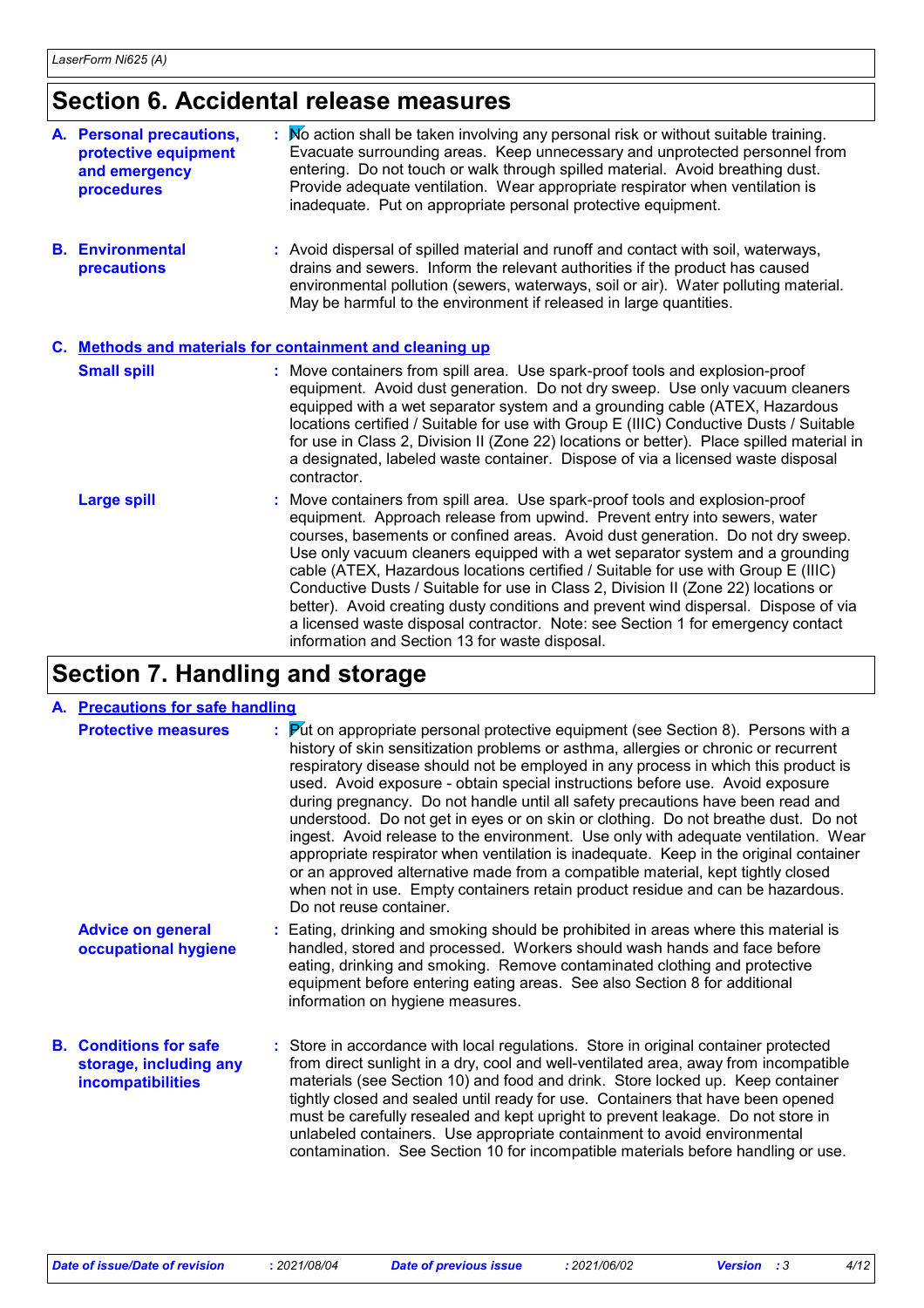# **Section 8. Exposure controls/personal protection**

### **A. Control parameters**

#### **Occupational exposure limits**

| <b>Ingredient name</b> | <b>Exposure limits</b>                                                                                                                                                                                              |
|------------------------|---------------------------------------------------------------------------------------------------------------------------------------------------------------------------------------------------------------------|
| <i>pickel</i> powder   | <b>Ministry of Employment and Labor</b><br>(Republic of Korea, 1/2020).<br>TWA: 1 mg/m <sup>3</sup> 8 hours.                                                                                                        |
| chromium               | Ministry of Employment and Labor<br>(Republic of Korea, 1/2020).<br>TWA: $0.5$ mg/m <sup>3</sup> 8 hours.                                                                                                           |
| molybdenum             | <b>ACGIH TLV (United States, 1/2021).</b><br>TWA: 10 mg/m <sup>3</sup> , (as Mo) 8 hours. Form:<br>Inhalable fraction<br>TWA: 3 mg/m <sup>3</sup> , (as Mo) 8 hours. Form:<br>Respirable fraction                   |
| cobalt                 | Ministry of Employment and Labor<br>(Republic of Korea, 1/2020).<br>TWA: 0.02 mg/m <sup>3</sup> 8 hours.                                                                                                            |
| manganese              | Ministry of Employment and Labor<br>(Republic of Korea, 1/2020).<br>TWA: 1 mg/m <sup>3</sup> 8 hours. Form: Fume<br>STEL: 3 mg/m <sup>3</sup> 15 minutes. Form: Fume<br>TWA: 1 mg/m <sup>3</sup> , (as Mn) 8 hours. |
| copper                 | Ministry of Employment and Labor<br>(Republic of Korea, 1/2020).<br>TWA: 0.1 mg/m <sup>3</sup> 8 hours. Form: Fume                                                                                                  |

| <b>B.</b> Appropriate engineering<br><b>controls</b> | Use only with adequate ventilation. If user operations generate dust, fumes, gas,<br>vapor or mist, use process enclosures, local exhaust ventilation or other engineering<br>controls to keep worker exposure to airborne contaminants below any<br>recommended or statutory limits.                                                                                                                                                                                                                                                                                                                                     |
|------------------------------------------------------|---------------------------------------------------------------------------------------------------------------------------------------------------------------------------------------------------------------------------------------------------------------------------------------------------------------------------------------------------------------------------------------------------------------------------------------------------------------------------------------------------------------------------------------------------------------------------------------------------------------------------|
| <b>Environmental</b><br>exposure controls            | : Emissions from ventilation or work process equipment should be checked to ensure<br>they comply with the requirements of environmental protection legislation. In some<br>cases, fume scrubbers, filters or engineering modifications to the process<br>equipment will be necessary to reduce emissions to acceptable levels.                                                                                                                                                                                                                                                                                           |
| C. Personal protective equipment                     |                                                                                                                                                                                                                                                                                                                                                                                                                                                                                                                                                                                                                           |
| <b>Respiratory protection</b>                        | : Based on the hazard and potential for exposure, select a respirator that meets the<br>appropriate standard or certification. Respirators must be used according to a<br>respiratory protection program to ensure proper fitting, training, and other important<br>aspects of use.                                                                                                                                                                                                                                                                                                                                       |
| <b>Eye protection</b>                                | : Safety eyewear complying with an approved standard should be used when a risk<br>assessment indicates this is necessary to avoid exposure to liquid splashes, mists,<br>gases or dusts. If contact is possible, the following protection should be worn,<br>unless the assessment indicates a higher degree of protection: safety glasses with<br>side-shields. If operating conditions cause high dust concentrations to be produced,<br>use dust goggles.                                                                                                                                                             |
| <b>Hand protection</b>                               | : Chemical-resistant, impervious gloves complying with an approved standard should<br>be worn at all times when handling chemical products if a risk assessment indicates<br>this is necessary. Considering the parameters specified by the glove manufacturer,<br>check during use that the gloves are still retaining their protective properties. It<br>should be noted that the time to breakthrough for any glove material may be<br>different for different glove manufacturers. In the case of mixtures, consisting of<br>several substances, the protection time of the gloves cannot be accurately<br>estimated. |

| Date of issue/Date of revision | 2021/08/04 | Date of previous issue | 2021/06/02 | <b>Version</b> | 5/12 |
|--------------------------------|------------|------------------------|------------|----------------|------|
|                                |            |                        |            |                |      |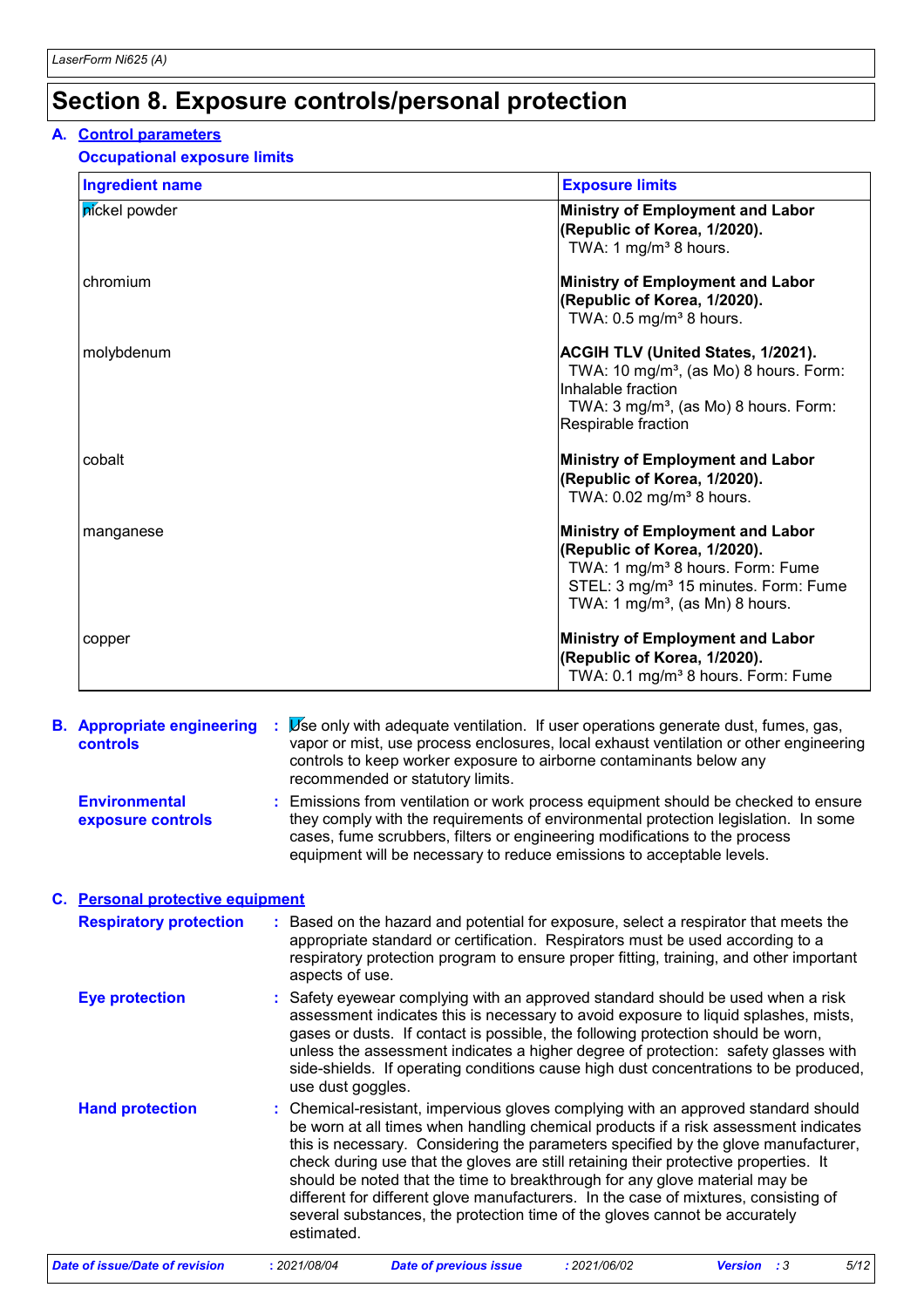# **Section 8. Exposure controls/personal protection**

| <b>Body protection</b>  | : Personal protective equipment for the body should be selected based on the task<br>being performed and the risks involved and should be approved by a specialist<br>before handling this product.<br>For the greatest protection from static discharges, clothing should include anti-static<br>overalls, boots and gloves.                                                                                                                                                                                                             |
|-------------------------|-------------------------------------------------------------------------------------------------------------------------------------------------------------------------------------------------------------------------------------------------------------------------------------------------------------------------------------------------------------------------------------------------------------------------------------------------------------------------------------------------------------------------------------------|
| <b>Hygiene measures</b> | : Do not blow dust off clothing or skin with compressed air. Wash hands, forearms<br>and face thoroughly after handling chemical products, before eating, smoking and<br>using the lavatory and at the end of the working period. Appropriate techniques<br>should be used to remove potentially contaminated clothing. Contaminated work<br>clothing should not be allowed out of the workplace. Wash contaminated clothing<br>before reusing. Ensure that eyewash stations and safety showers are close to the<br>workstation location. |

# **Section 9. Physical and chemical properties**

The conditions of measurement of all properties are at standard temperature and pressure unless otherwise indicated.

|    | A. Appearance                                                        |    |                                                        |
|----|----------------------------------------------------------------------|----|--------------------------------------------------------|
|    | <b>Physical state</b>                                                |    | : Solid. [Powder. particle size: $100\% < 100 \mu m$ ] |
|    | <b>Color</b>                                                         |    | : Gray.                                                |
|    | <b>B.</b> Odor                                                       |    | Odorless.                                              |
|    | <b>C.</b> Odor threshold                                             |    | $\cdot$ Not available.                                 |
|    | D. pH                                                                |    | Not available.                                         |
|    | E. Melting/freezing point                                            |    | : $1350^{\circ}$ C (2462 $^{\circ}$ F)                 |
| F. | <b>Boiling point, initial</b><br>boiling point, and<br>boiling range |    | : Not available.                                       |
|    | G. Flash point                                                       |    | Not applicable.                                        |
|    | <b>Fire point</b>                                                    |    | : Not available.                                       |
|    | <b>H.</b> Evaporation rate                                           |    | Not available.                                         |
| ı. | <b>Flammability (solid, gas)</b>                                     |    | : Not available.                                       |
| J. | <b>Lower and upper</b><br>explosive (flammable)<br><b>limits</b>     |    | Mot applicable.                                        |
|    | <b>Explosive properties</b>                                          |    | May form explosible dust-air mixture if dispersed.     |
|    | K. Vapor pressure                                                    |    | Not available.                                         |
|    | L. Solubility                                                        |    | : Not available.                                       |
|    | <b>Solubility in water</b>                                           |    | : Not available.                                       |
|    | <b>M. Vapor density</b>                                              |    | Mot applicable.                                        |
|    | <b>N.</b> Relative density                                           |    | : 8.25                                                 |
|    | O. Partition coefficient: n-<br>octanol/water                        |    | Mot applicable.                                        |
|    | P. Auto-ignition<br>temperature                                      | ÷. | Mot applicable.                                        |
|    | Q. Decomposition<br>temperature                                      |    | : Not available.                                       |
|    | R. Viscosity                                                         |    | Mot applicable.                                        |
|    | <b>S. Molecular weight</b>                                           | t. | Not applicable.                                        |
|    | <b>Particle characteristics</b>                                      |    |                                                        |
|    | <b>Median particle size</b>                                          |    | : Mot available.                                       |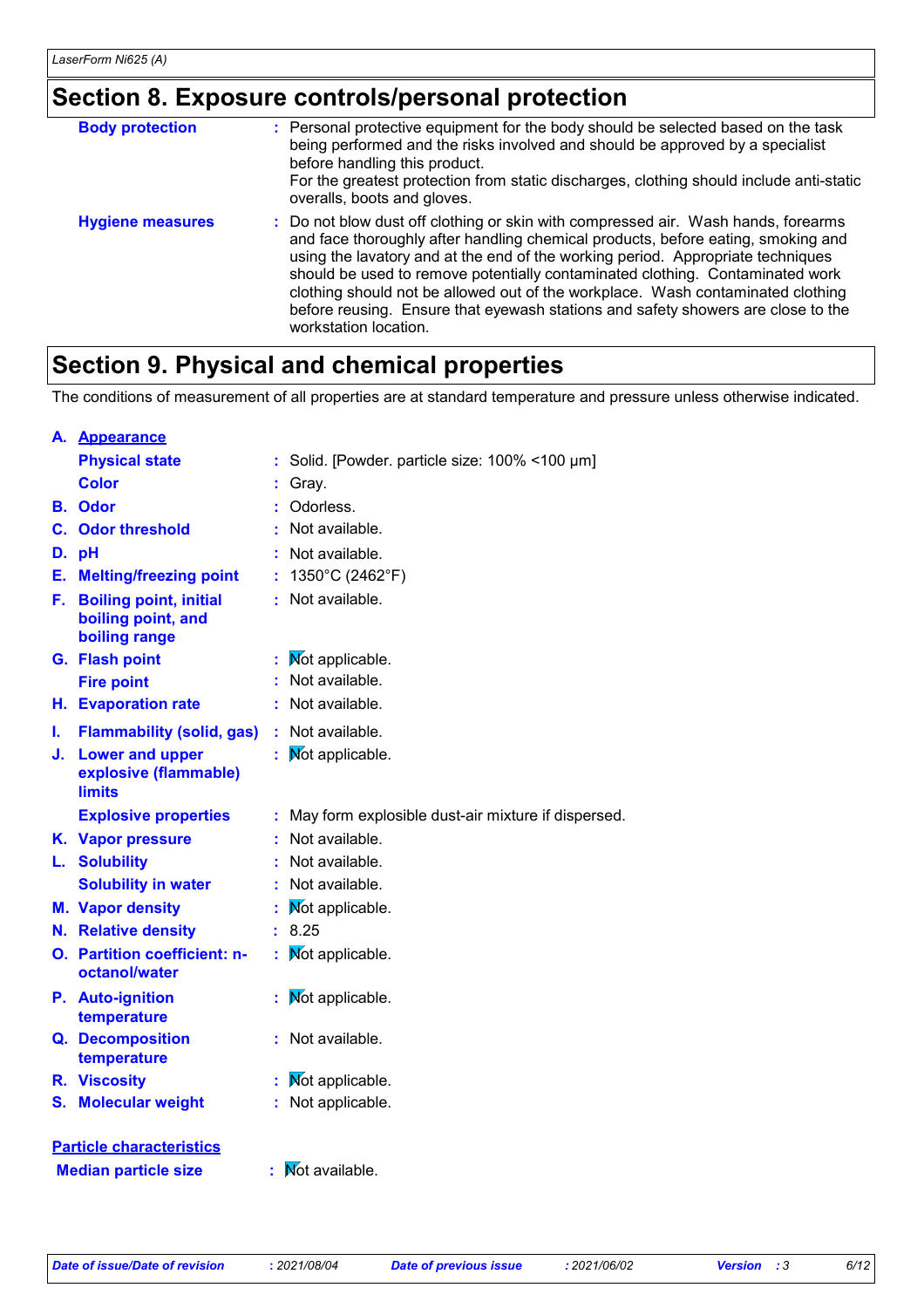# **Section 10. Stability and reactivity**

| A. Chemical stability                         | : The product is stable.                                                                                                                          |
|-----------------------------------------------|---------------------------------------------------------------------------------------------------------------------------------------------------|
| <b>Possibility of hazardous</b>               | : Under normal conditions of storage and use, hazardous reactions will not occur.                                                                 |
| <b>reactions</b>                              | May form explosible dust-air mixture if dispersed.                                                                                                |
| <b>B.</b> Conditions to avoid                 | : Keep away from heat, sparks and flame. Avoid dust generation. Avoid static<br>electrical charge.                                                |
| C. Incompatible materials                     | : Reactive or incompatible with the following materials: alkalis, acids, oxidizing<br>materials, halogenated hydrocarbons, combustible materials. |
| <b>D.</b> Hazardous<br>decomposition products | : Under normal conditions of storage and use, hazardous decomposition products<br>should not be produced.                                         |
|                                               |                                                                                                                                                   |

# **Section 11. Toxicological information**

| A. Information on the likely : Not available.<br>routes of exposure |                                                                                                     |                                                                                                                                                                                                                                    |              |             |      |
|---------------------------------------------------------------------|-----------------------------------------------------------------------------------------------------|------------------------------------------------------------------------------------------------------------------------------------------------------------------------------------------------------------------------------------|--------------|-------------|------|
| <b>Potential acute health effects</b>                               |                                                                                                     |                                                                                                                                                                                                                                    |              |             |      |
| <b>Inhalation</b>                                                   |                                                                                                     | $\mathbb E$ xposure to airborne concentrations above statutory or recommended exposure<br>limits may cause irritation of the nose, throat and lungs. May cause allergy or<br>asthma symptoms or breathing difficulties if inhaled. |              |             |      |
| <b>Ingestion</b>                                                    |                                                                                                     | : No known significant effects or critical hazards.                                                                                                                                                                                |              |             |      |
| <b>Skin contact</b>                                                 |                                                                                                     | : May cause an allergic skin reaction.                                                                                                                                                                                             |              |             |      |
| <b>Eye contact</b>                                                  |                                                                                                     | : Exposure to airborne concentrations above statutory or recommended exposure<br>limits may cause irritation of the eyes.                                                                                                          |              |             |      |
| <b>Over-exposure signs/symptoms</b>                                 |                                                                                                     |                                                                                                                                                                                                                                    |              |             |      |
| <b>Inhalation</b>                                                   | coughing<br>asthma<br>reduced fetal weight<br>increase in fetal deaths<br>skeletal malformations    | <b>Adverse symptoms may include the following:</b><br>respiratory tract irritation<br>wheezing and breathing difficulties                                                                                                          |              |             |      |
| <b>Ingestion</b>                                                    | reduced fetal weight<br>increase in fetal deaths<br>skeletal malformations                          | : Adverse symptoms may include the following:                                                                                                                                                                                      |              |             |      |
| <b>Skin contact</b>                                                 | irritation<br>redness<br>reduced fetal weight<br>increase in fetal deaths<br>skeletal malformations | : Adverse symptoms may include the following:                                                                                                                                                                                      |              |             |      |
| <b>Eye contact</b>                                                  | irritation<br>redness                                                                               | : Adverse symptoms may include the following:                                                                                                                                                                                      |              |             |      |
| <b>B.</b> Health hazards                                            |                                                                                                     |                                                                                                                                                                                                                                    |              |             |      |
| <b>Acute toxicity</b>                                               |                                                                                                     |                                                                                                                                                                                                                                    |              |             |      |
| <b>Conclusion/Summary</b>                                           |                                                                                                     | Based on available data, the classification criteria are not met.                                                                                                                                                                  |              |             |      |
| <b>Irritation/Corrosion</b>                                         |                                                                                                     |                                                                                                                                                                                                                                    |              |             |      |
| <b>Conclusion/Summary</b>                                           | : Not available.                                                                                    |                                                                                                                                                                                                                                    |              |             |      |
| <b>Sensitization</b>                                                |                                                                                                     |                                                                                                                                                                                                                                    |              |             |      |
| <b>Conclusion/Summary</b>                                           |                                                                                                     |                                                                                                                                                                                                                                    |              |             |      |
| <b>Date of issue/Date of revision</b>                               | : 2021/08/04                                                                                        | <b>Date of previous issue</b>                                                                                                                                                                                                      | : 2021/06/02 | Version : 3 | 7/12 |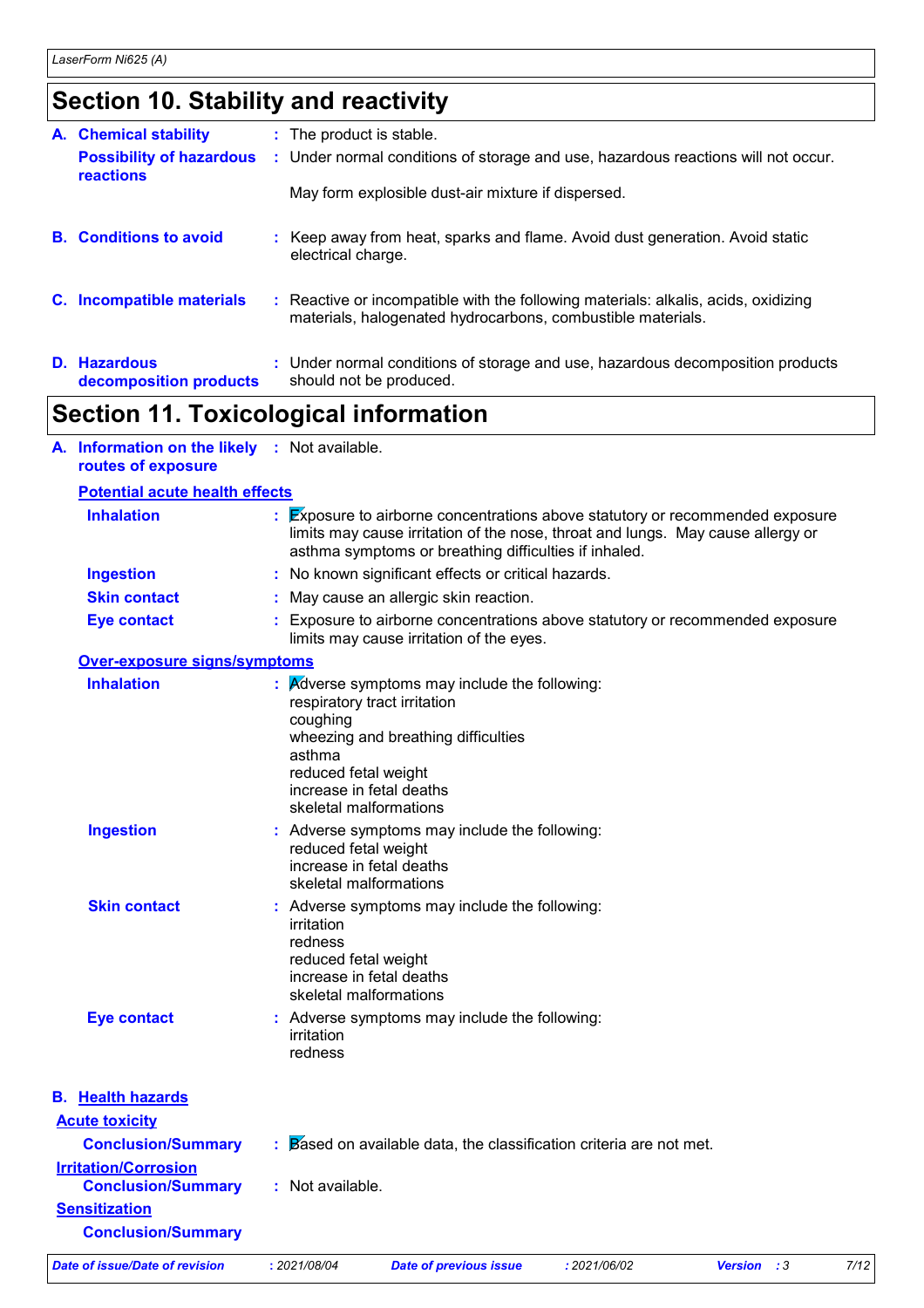# **Section 11. Toxicological information**

**Skin :** May cause an allergic skin reaction.

**Respiratory** : May cause allergy or asthma symptoms or breathing difficulties if inhaled.

#### **CMR - ISHA Article 42 Occupational Exposure Limits**

| <b>Product/ingredient name</b> | <b>CAS number</b> | <b>Classification</b>        |
|--------------------------------|-------------------|------------------------------|
| Mickel                         | 7440-02-0         | CARCINOGENICITY - Category 2 |
| Cobalt and inorganic compounds | 7440-48-4         | CARCINOGENICITY - Category 2 |

#### **Mutagenicity**

**Conclusion/Summary : Suspected of causing genetic defects.** 

#### **Carcinogenicity**

| <b>Product/ingredient</b><br>name | <b>Result</b>                              | <b>Species</b>        | <b>Dose</b>                                    | <b>Exposure</b>                  | <b>Remarks</b>           |
|-----------------------------------|--------------------------------------------|-----------------------|------------------------------------------------|----------------------------------|--------------------------|
| nickel powder                     | Positive - Inhalation<br><b>[OECD 451]</b> | Rat - Male,<br>Female | $\sqrt{0.4}$ mg/m <sup>3</sup><br><b>NOAEL</b> | 24 months;<br>6 hours per<br>dav | $\overline{\phantom{0}}$ |

**Conclusion/Summary :** May cause cancer.

#### **Classification**

| <b>Product/ingredient name</b> | <b>OSHA</b> | <b>IARC</b>              | <b>NTP</b>                                            | <b>ACGIH</b> |
|--------------------------------|-------------|--------------------------|-------------------------------------------------------|--------------|
| <i>n</i> íckel powder          | -           | 2B                       |                                                       | A5           |
| I chromium                     |             |                          |                                                       |              |
| cobalt                         |             | 2B                       | Reasonably anticipated to be a human carcinogen.   A2 |              |
| manganese                      | -           | $\overline{\phantom{0}}$ |                                                       | A4           |

#### **Reproductive toxicity**

**Conclusion/Summary :** May damage fertility.

#### **Teratogenicity**

**Conclusion/Summary :** Not available.

#### **Specific target organ toxicity (single exposure)**

Not available.

#### **Specific target organ toxicity (repeated exposure)**

| Name          | <b>Category</b> | <b>Route of</b><br>exposure | <b>Target organs</b>     |
|---------------|-----------------|-----------------------------|--------------------------|
| nickel powder | Category 1      |                             | $\overline{\phantom{0}}$ |

#### **Aspiration hazard**

Not available.

#### **Potential chronic health effects**

**Chronic toxicity**

| <b>Product/ingredient</b><br>name | <b>Result</b>                                                    | <b>Species</b>                                                                                                                                                                                                                                       | <b>Dose</b>             | <b>Exposure</b>                  | <b>Remarks</b>                                                                |  |  |
|-----------------------------------|------------------------------------------------------------------|------------------------------------------------------------------------------------------------------------------------------------------------------------------------------------------------------------------------------------------------------|-------------------------|----------------------------------|-------------------------------------------------------------------------------|--|--|
| nickel powder                     | <b>Chronic LOAEL</b><br>Inhalation Dusts and<br>mists [OECD 451] | Rat - Male,<br>Female                                                                                                                                                                                                                                | $0.1 \,\mathrm{mg/m^3}$ | 24 months:<br>6 hours per<br>day |                                                                               |  |  |
| <b>Conclusion/Summary</b>         | : Mot available.                                                 |                                                                                                                                                                                                                                                      |                         |                                  |                                                                               |  |  |
| <b>General</b>                    | low levels.                                                      | : Causes damage to organs through prolonged or repeated exposure. Repeated or<br>prolonged inhalation of dust may lead to chronic respiratory irritation. Once<br>sensitized, a severe allergic reaction may occur when subsequently exposed to very |                         |                                  |                                                                               |  |  |
| <b>Carcinogenicity</b>            |                                                                  |                                                                                                                                                                                                                                                      |                         |                                  | : May cause cancer. Risk of cancer depends on duration and level of exposure. |  |  |
| <b>Mutagenicity</b>               |                                                                  | : Suspected of causing genetic defects.                                                                                                                                                                                                              |                         |                                  |                                                                               |  |  |
| <b>Reproductive toxicity</b>      |                                                                  | : May damage fertility or the unborn child.                                                                                                                                                                                                          |                         |                                  |                                                                               |  |  |
| Date of issue/Date of revision    | : 2021/08/04                                                     | <b>Date of previous issue</b>                                                                                                                                                                                                                        |                         | : 2021/06/02                     | 8/12<br><b>Version</b><br>:3                                                  |  |  |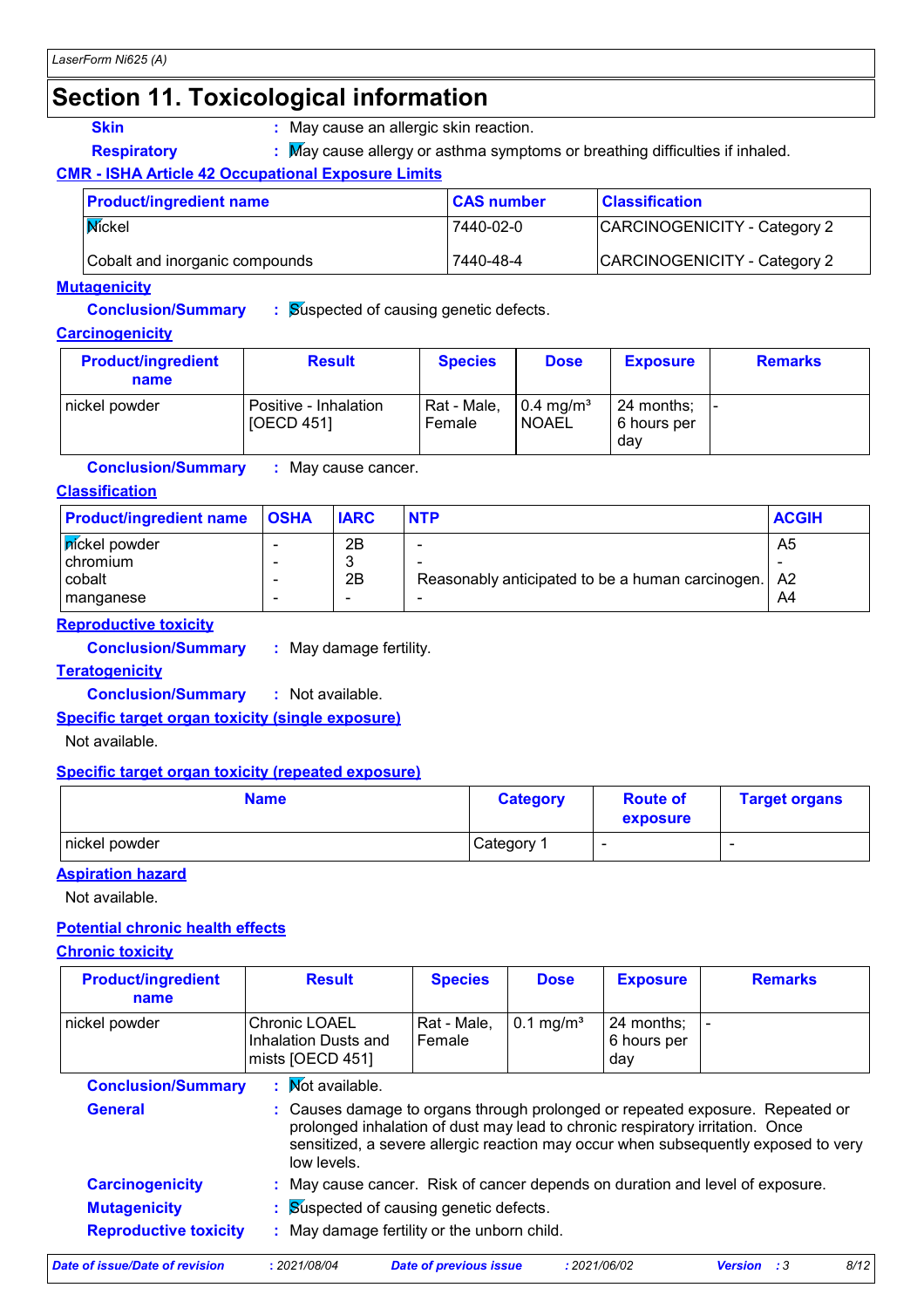# **Section 11. Toxicological information**

#### **Numerical measures of toxicity**

| <b>Acute toxicity estimates</b>        |                  |                          |                                       |                                         |                                                      |  |  |  |
|----------------------------------------|------------------|--------------------------|---------------------------------------|-----------------------------------------|------------------------------------------------------|--|--|--|
| <b>Product/ingredient name</b>         | Oral (mg/<br>kg) | <b>Dermal</b><br>(mg/kg) | <b>Inhalation</b><br>(gases)<br>(ppm) | <b>Inhalation</b><br>(vapors)<br>(mg/l) | <b>Inhalation</b><br>(dusts)<br>and mists)<br>(mg/l) |  |  |  |
| $\sqrt{\mathsf{Z}}$ aserForm Ni625 (A) | 50000            | N/A                      | N/A                                   | N/A                                     | 150                                                  |  |  |  |
| cobalt                                 | 500              | N/A                      | N/A                                   | N/A                                     | 1.5                                                  |  |  |  |

# **Section 12. Ecological information**

#### **A. Ecotoxicity**

**Conclusion/Summary :** Harmful to aquatic life with long lasting effects.

#### **Persistence and degradability B.**

- **Conclusion/Summary :** The methods for determining the biological degradability are not applicable to inorganic substances.
- **Bioaccumulative potential C.**

Not available.

| <b>D.</b> Mobility in soil                              |                  |  |  |  |  |  |  |  |  |  |
|---------------------------------------------------------|------------------|--|--|--|--|--|--|--|--|--|
| <b>Soil/water partition</b><br><b>coefficient (Koc)</b> | : Not available. |  |  |  |  |  |  |  |  |  |
| <b>Mobility</b>                                         | : Not available. |  |  |  |  |  |  |  |  |  |

**Other adverse effects :** No known significant effects or critical hazards. **E.**

## **Section 13. Disposal considerations**

| <b>Disposal methods</b>     | : The generation of waste should be avoided or minimized wherever possible.<br>Disposal of this product, solutions and any by-products should at all times comply<br>with the requirements of environmental protection and waste disposal legislation<br>and any regional local authority requirements. Dispose of surplus and non-<br>recyclable products via a licensed waste disposal contractor. Waste should not be<br>disposed of untreated to the sewer unless fully compliant with the requirements of<br>all authorities with jurisdiction. Waste packaging should be recycled. Incineration or<br>landfill should only be considered when recycling is not feasible. |
|-----------------------------|--------------------------------------------------------------------------------------------------------------------------------------------------------------------------------------------------------------------------------------------------------------------------------------------------------------------------------------------------------------------------------------------------------------------------------------------------------------------------------------------------------------------------------------------------------------------------------------------------------------------------------------------------------------------------------|
| <b>Disposal precautions</b> | : This material and its container must be disposed of in a safe way. Care should be<br>taken when handling emptied containers that have not been cleaned or rinsed out.<br>Empty containers or liners may retain some product residues. Avoid dispersal of<br>spilled material and runoff and contact with soil, waterways, drains and sewers.                                                                                                                                                                                                                                                                                                                                 |

# **Section 14. Transport information**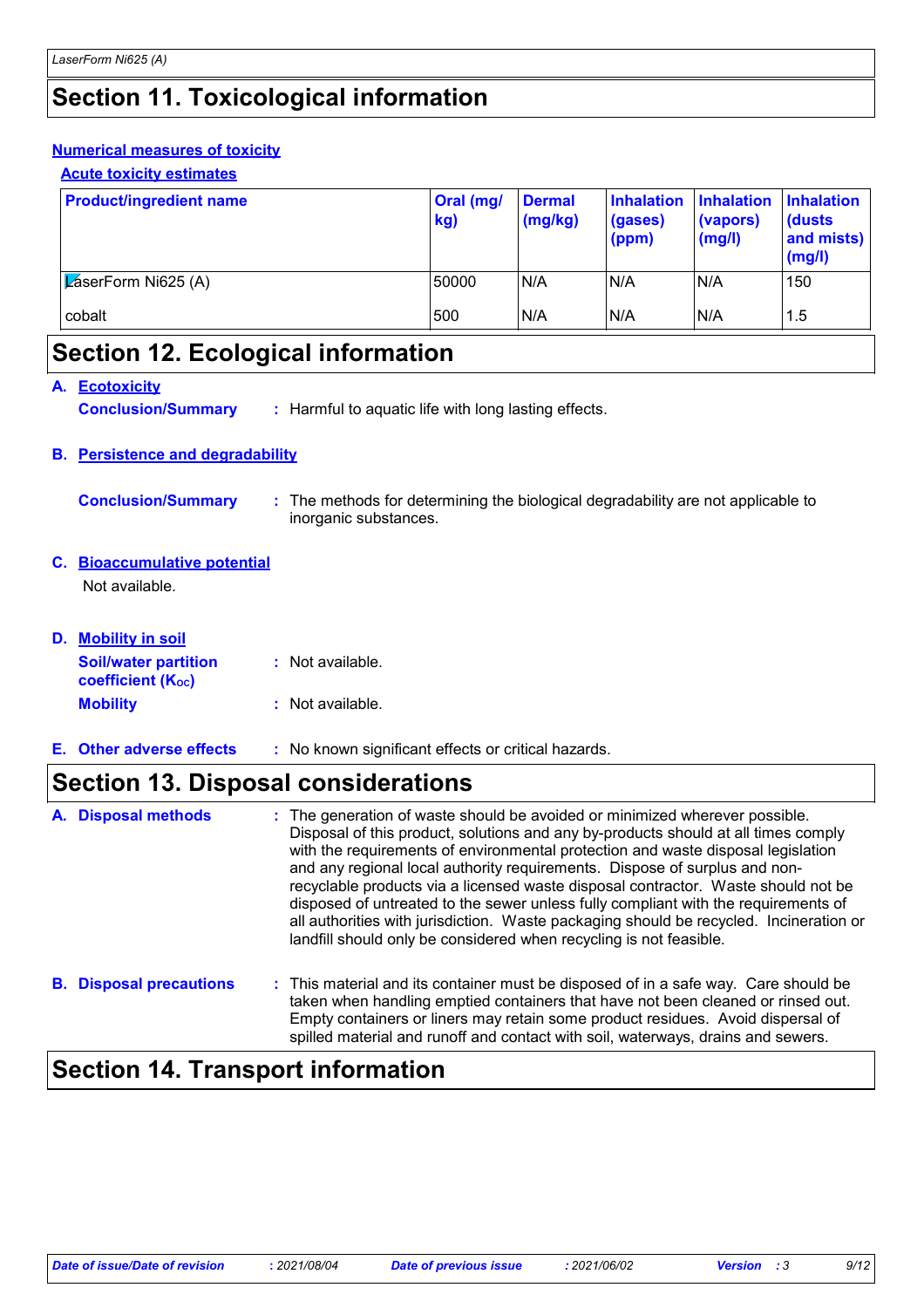# **Section 14. Transport information**

|                                         | <b>UN</b>             | <b>IMDG</b>          | <b>IATA</b>           |
|-----------------------------------------|-----------------------|----------------------|-----------------------|
| A. UN number                            | Mot regulated.        | Mot regulated.       | <b>Not regulated.</b> |
| <b>B. UN proper</b><br>shipping name    | <b>Not regulated.</b> | Mot regulated.       | <b>Not regulated.</b> |
| <b>C. Transport</b><br>hazard class(es) | <b>Not regulated.</b> | Mot regulated.       | <b>Not regulated.</b> |
| Label                                   |                       |                      |                       |
| <b>D. Packing group</b>                 | <b>Mot regulated.</b> | Mot regulated.       | <b>Not regulated.</b> |
| <b>E. Environmental</b><br>hazards      | No.                   | Marine Pollutant: No | No.                   |

#### **F. Special precautions for user**

**Transport within user's premises:** always transport in closed containers that are **:** upright and secure. Ensure that persons transporting the product know what to do in the event of an accident or spillage.

**Transport in bulk according :** Not applicable. **to IMO instruments**

# **Section 15. Regulatory information**

| A. Regulation according to ISHA                                                                                                  |                                                                                                                                                                   |  |  |  |
|----------------------------------------------------------------------------------------------------------------------------------|-------------------------------------------------------------------------------------------------------------------------------------------------------------------|--|--|--|
| <b>ISHA article 117</b><br>(Harmful substances<br>prohibited from<br>manufacture)                                                | : None of the components are listed.                                                                                                                              |  |  |  |
| <b>ISHA article 118</b><br>(Harmful substances<br>requiring permission)                                                          | : None of the components are listed.                                                                                                                              |  |  |  |
|                                                                                                                                  | <b>Exposure Limits of Chemical Substances and Physical Factors</b>                                                                                                |  |  |  |
| The following components have an OEL:<br>níckel powder                                                                           |                                                                                                                                                                   |  |  |  |
| chromium                                                                                                                         |                                                                                                                                                                   |  |  |  |
| molybdenum                                                                                                                       |                                                                                                                                                                   |  |  |  |
| cobalt                                                                                                                           |                                                                                                                                                                   |  |  |  |
| manganese                                                                                                                        |                                                                                                                                                                   |  |  |  |
| copper                                                                                                                           |                                                                                                                                                                   |  |  |  |
| <b>ISHA Enforcement Regs</b><br><b>Annex 19 (Exposure</b><br>standards established<br>for harmful factors)                       | : The following components are listed: Nickel and its insoluble inorganic compounds,<br>cobalt and its inorganic compounds, manganese and its inorganic compounds |  |  |  |
| <b>ISHA Enforcement Regs</b><br><b>Annex 21 (Harmful</b><br>factors subject to Work<br><b>Environment</b><br><b>Measurement)</b> | The following components are listed: chromium and its inorganic compounds, cobalt<br>and its inorganic compounds                                                  |  |  |  |
|                                                                                                                                  |                                                                                                                                                                   |  |  |  |

*Date of issue/Date of revision* **:** *2021/08/04 Date of previous issue : 2021/06/02 Version : 3 10/12*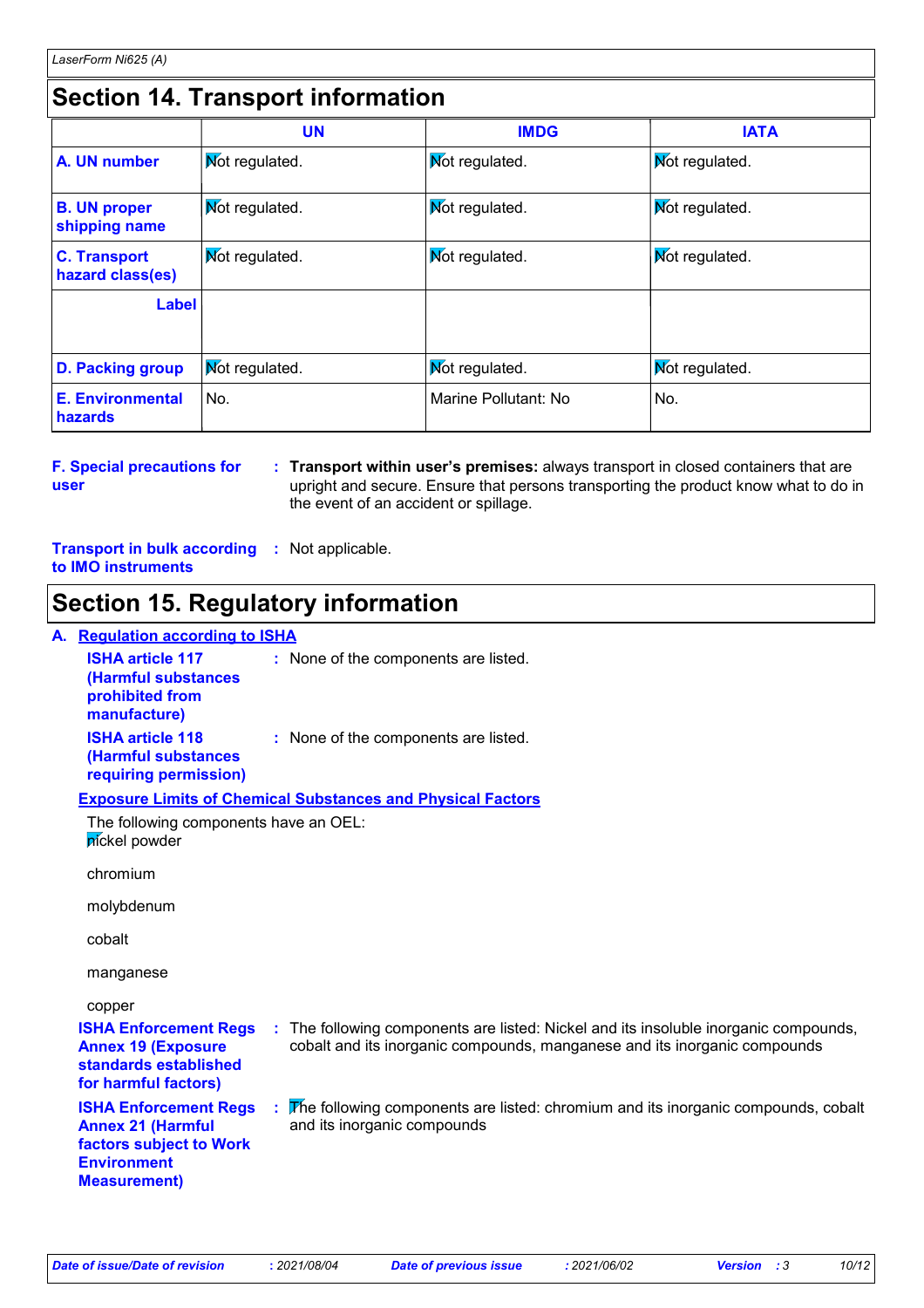# **Section 15. Regulatory information**

|                                                                                           | <b>ISHA Enforcement Regs</b><br><b>Annex 22 (Harmful</b><br><b>Factors Subject to</b><br><b>Special Health Check-</b><br>up) |  | $\triangledown$ The following components are listed: Nickel and its inorganic compounds,<br>Chromium and its compounds, Cobalt (dust, fume)                                     |  |
|-------------------------------------------------------------------------------------------|------------------------------------------------------------------------------------------------------------------------------|--|---------------------------------------------------------------------------------------------------------------------------------------------------------------------------------|--|
|                                                                                           | <b>Standard of Industrial</b><br><b>Safety and Health</b><br><b>Annex 12 (Hazardous</b><br>substances subject to<br>control) |  | $\mathbb F$ he following components are listed: nickel and its inorganic insoluble compounds<br>and nickel carbonyl, iron and its compounds, cobalt and its inorganic compounds |  |
| <b>B. Requiation according to Chemicals Control Act</b>                                   |                                                                                                                              |  |                                                                                                                                                                                 |  |
|                                                                                           | <b>CCA Article 11 (TRI)</b>                                                                                                  |  | : The following components are listed: Nickel and its compounds, Chromium and its<br>compounds, Cobalt and its compounds                                                        |  |
|                                                                                           | <b>CCA Article 18</b><br><b>Prohibited (K-Reach</b><br><b>Article 27)</b>                                                    |  | : None of the components are listed.                                                                                                                                            |  |
|                                                                                           | <b>CCA Article 19 Subject</b><br>to authorization (K-<br><b>Reach Article 25)</b>                                            |  | None of the components are listed.                                                                                                                                              |  |
|                                                                                           | <b>CCA Article 20 Toxic</b><br><b>Chemicals (K-Reach</b><br><b>Article 20)</b>                                               |  | : Not applicable                                                                                                                                                                |  |
|                                                                                           | <b>CCA Article 20</b><br><b>Restricted (K-Reach</b><br><b>Article 27)</b>                                                    |  | : None of the components are listed.                                                                                                                                            |  |
|                                                                                           | <b>CCA Article 39</b><br><b>(Accident Precaution</b><br><b>Chemicals)</b>                                                    |  | : None of the components are listed.                                                                                                                                            |  |
|                                                                                           | <b>C. Dangerous Materials</b><br><b>Safety Management Act</b>                                                                |  | : Class: Class 2 - Combustible Solid<br>Item: 5. Metal powder<br>Threshold: 500 kg<br>Danger category: III                                                                      |  |
|                                                                                           | <b>D.</b> Wastes regulation                                                                                                  |  | : Dispose of contents and container in accordance with all local, regional, national<br>and international regulations.                                                          |  |
|                                                                                           |                                                                                                                              |  | E. Other regulations in Korea and International regulations                                                                                                                     |  |
|                                                                                           | <b>Article 2 of Youth</b><br><b>Protection Act on</b><br><b>Substances Hazardous</b><br>to Youth                             |  | : Not applicable.                                                                                                                                                               |  |
|                                                                                           | <b>Existing Chemical</b><br><b>Substances Subject to</b><br><b>Registration</b>                                              |  | : None of the components are listed.                                                                                                                                            |  |
|                                                                                           | <b>International regulations</b>                                                                                             |  |                                                                                                                                                                                 |  |
| <b>Chemical Weapon Convention List Schedules I, II &amp; III Chemicals</b><br>Not listed. |                                                                                                                              |  |                                                                                                                                                                                 |  |
|                                                                                           | <b>Montreal Protocol</b><br>Not listed.                                                                                      |  |                                                                                                                                                                                 |  |
|                                                                                           | Not listed.                                                                                                                  |  | <b>Stockholm Convention on Persistent Organic Pollutants</b>                                                                                                                    |  |
| <b>Rotterdam Convention on Prior Informed Consent (PIC)</b>                               |                                                                                                                              |  |                                                                                                                                                                                 |  |
| Not listed.                                                                               |                                                                                                                              |  |                                                                                                                                                                                 |  |
|                                                                                           | Not listed.                                                                                                                  |  | <b>UNECE Aarhus Protocol on POPs and Heavy Metals</b>                                                                                                                           |  |